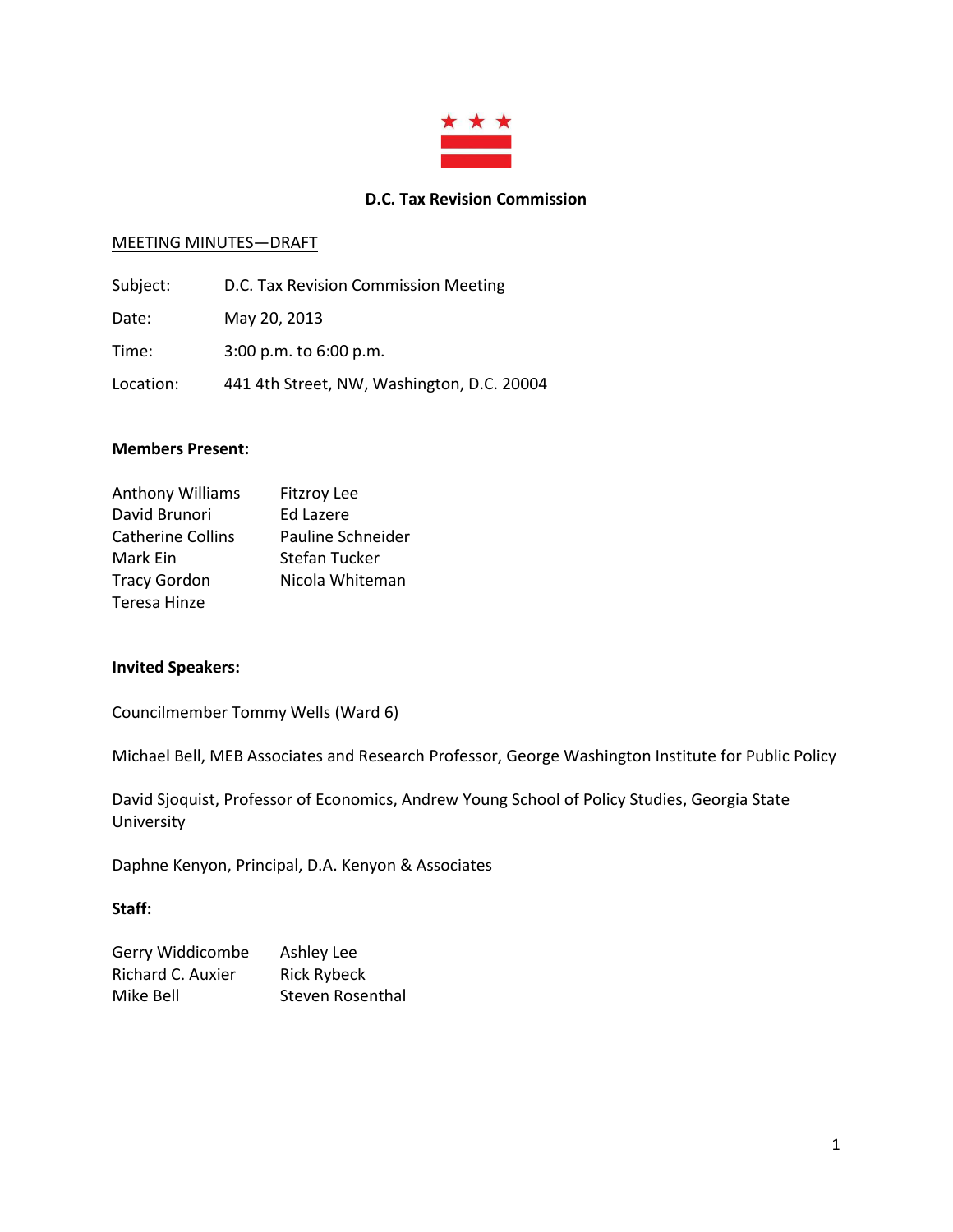# **I. Call to Order (Commission Chair)**

Mr. Anthony Williams, Chair of the D.C. Tax Revision Commission (the "Commission"), called the meeting to order at 3pm. After noting the meeting was being recorded for Channel 16, he thanked the mayor's office for their continuing support of the Commission's work. He also took a moment to thank the Office of Revenue Analysis (ORA) and Office of Tax and Revenue (OTR) for their continued and excellent assistance. He then announced the meeting would consist of three presentations about property taxes (overview, tax caps and classification) as well as a discussion with Councilmember Tommy Wells. He also noted that all materials presented at the meeting are available on the Commission's website, [www.dctaxrevisioncommission.org.](http://www.dctaxrevisioncommission.org/)

## **II. Approval of Minutes**

The minutes from the May 6, 2013 Commission meeting were approved without amendment.

## **III. Testimony of Councilmember Tommy Wells, Ward 6**

Mr. Williams then welcomed Councilmember Tommy Wells, who represents Ward 6 on the D.C. Council, to the Commission meeting. He also noted that all members of the council have been encouraged to address the Commission as it continues its work. Mr. Wells began by thanking the members of the Commission for their time and service to D.C. He said that in addition to the stated goals of tax equity and fairness the Commission must work to square the fact that D.C. is doing very well but still faces, as a recent Brookings report noted, a "structural deficit." More specifically, Mr. Wells asked the Commission to recommend changes that will make the tax system fairer for neighborhood retailers. He asked, "Should small D.C.-based businesses pay the same property tax rate as the large corporations?" As context, he noted that 80 new businesses have opened in his ward, and that these businesses—in contrast with large corporations downtown—hire D.C. residents and directly contribute to safer and walkable communities. These local businesses also typically sign triple net leases and therefore bare the full burden of property taxes.

Mr. Wells said transportation congestion cannot be solved through roads alone and that the city must ensure residents can walk, rather than drive, to local stores for amenities. He said taxes play a part in reaching these goals. For example, Mr. Wells noted that much of the new development at Southwest Waterfront is driven by special tax abatements that made the region economically viable. He then thanked the Commission again and asked if there were any questions.

Ms. Nicola Whiteman asked if tax expenditures for small businesses should come with an expiration date or end when a neighborhood is flourishing. She also asked about nuisance abatement changes and if they were releveant to the city's tax system. Mr. Wells said that the tax burden on local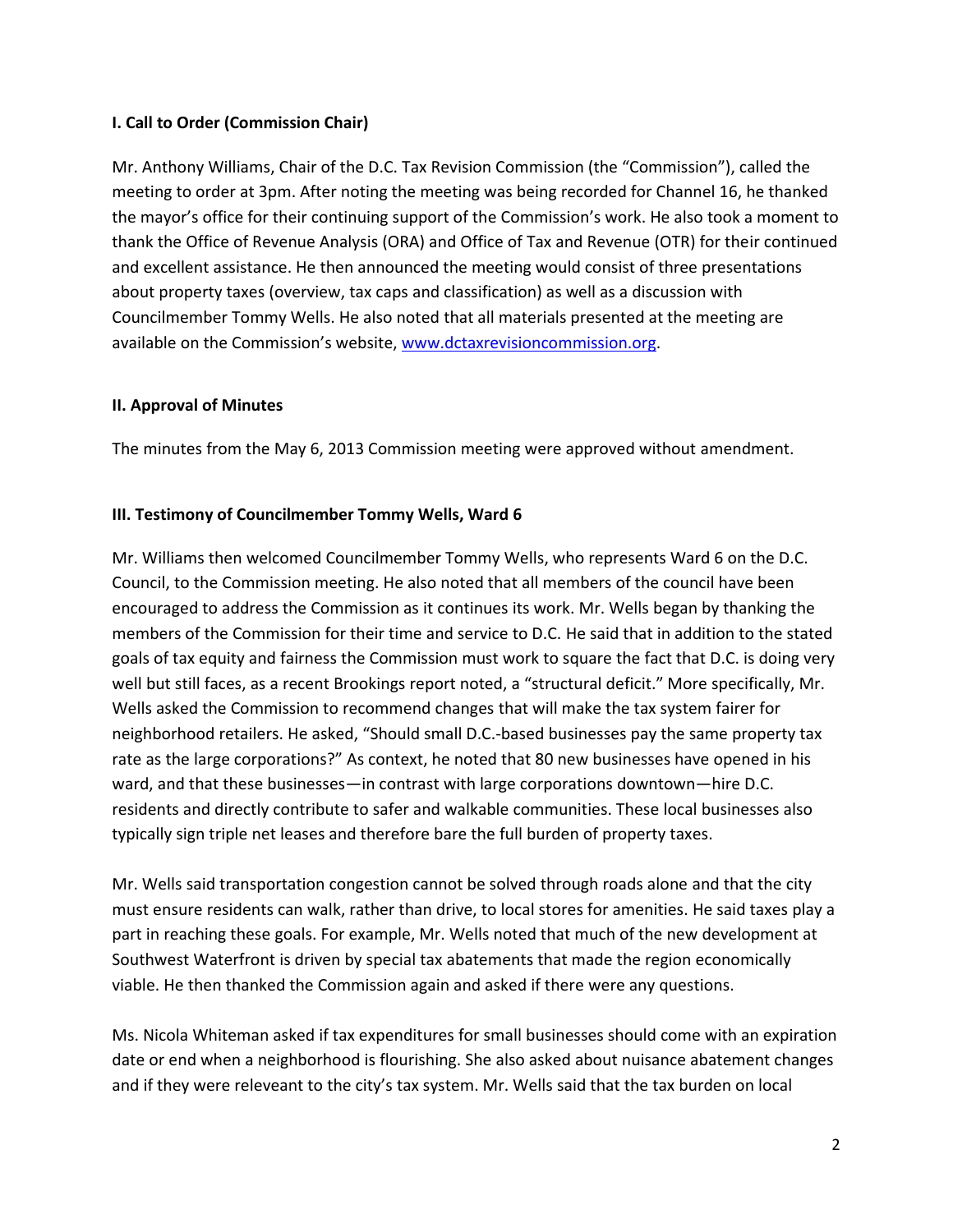businesses should be reduced across the city and not just in economically underdeveloped neighborhoods. These policies, he said, promote "five-minute living" and age-in-place; outcomes that are beneficial to all D.C. residents. As for nuisance abatement, he said the revitalization of H Street, a neighborhood that had been stagnant since the riots of the 1960s, is credited to both the D.C. Department of Consumer and Regulatory Affairs (DCRA) and increased property taxes on vacant and blighted properties. Ms. Tracy Gordon asked why this was not solely a regulatory process. Mr. Wells said the tax penalty in combination with the work of DCRA is a "heavy hand" but that the tax makes an incredible impact and the resulting growth is overwhelming.

Mr. Williams asked, given the city's record of losing companies to surrounding jurisdictions, if there is value in tax incentives for large businesses. Mr. Wells responded that there is more value, including from a revenue perspective, in concentrating on residents and not business. He contrasted Living Social, a company with a workforce full of D.C. residents, with the FBI, where most employees live outside the city.

Mr. David Brunori then asked whether the councilmember favors differentiating tax rates by neighborhood for sales, income and property taxes. Mr. Well said he was speaking only of property taxes. He cited the neighborhood of "NOMA," which has seen economic growth following very targeted and time-limited tax incentives, as a promising example. When asked if this type of policy creates "winners and losers" Mr. Wells said that ultimately tax incentives grow the city and produce tax revenues (and social services) that are beneficial to all of D.C. residents. Mr. Fitzroy Lee also asked about the inequities engendered by tax incentives. Mr. Well said the goal is incentivizing sustainable neighborhoods. He asked the Commission to consider whether liquor stores and grocery stores should face the same property tax burden. Following a question from Ms. Catharine Collins, Mr. Wells endorsed differentiating tax rates by zoning codes. After this exchange Mr. Williams thanked Mr. Wells for his time and contributions to the Commission.

# **IV. Presentation: Overview of the Real Property Tax in D.C.**

Mr. Williams then welcomed Mr. Michael Bell, a member of the Commission staff and consultant to numerous tax projects (including the 1998 D.C. Tax Revision Commission), to present an overview of the real property tax in D.C. Mr. Bell was joined by Mr. Daniel Muhammad, a fiscal analyst with ORA who assisted Mr. Bell with his research. Mr. Bell began his presentation by noting that when commissioners were solicited for tax topics of interest many had raised issues related to property taxes. He said that concentrating on property taxes was both good, as there is a wealth of information available, and bad, as everyone has a different interpretation of that information. Mr. Bell said his report is a consensus view of all the relevant issues.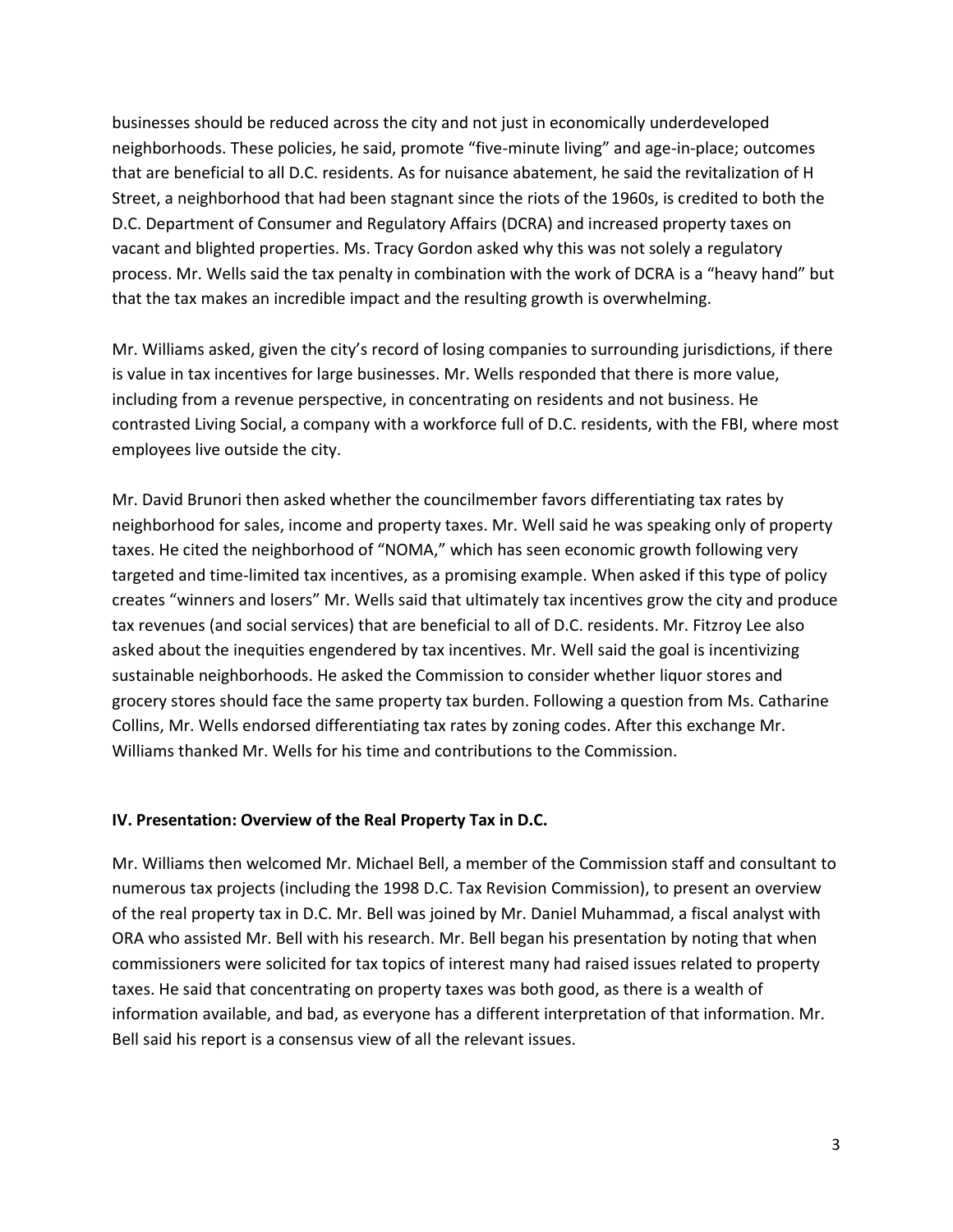According to Mr. Bell, the property tax scores well as a revenue source: it is fair, transparent and does not distort economic behavior. He said any derivations from these principles are political decisions. With respect to D.C., the city relies on property tax revenues more than most state and local governments (including those in Maryland and Virginia). D.C. also has high-quality assessments of residential property. Commercial property assessments are not as close to market value but the system is improving. The city's residential rates are the lowest in the region while its commercial property rates are the highest.

The D.C. system includes numerous tax relief programs (exemptions, abatements, credits, etc.) that provide relief to taxpayers but also distort the system. Mr. Bell said these programs are very ad-hoc and never reviewed by the council. As a result, the system is less fair (horizontal equity), confusing and distorts economic behavior. To illustrate his point, he shared a graph displaying the effective tax rates for different taxpayers: seniors paid far less than homestead families who paid far less than commercial property owners. Furthermore, he noted that there was much variation within each group. For example, within "seniors" there are taxpayers who pay eight times the effective property tax rate of other taxpayers in that group. Some may highlight these disparities as a policy achievement, though. Mr. Bell said his only goal was to demonstrate that there are costs associated with such decisions that must be weighed. Mr. Bell gave a brief description of the Commission's property tax agenda going forward before concluding his comments.

Mr. Brunori asked Mr. Bell for his thoughts on Bob Strauss's research showing a nationwide shift from commercial to residential tax burdens as state and local governments pursue economic development programs. He also asked about the commercial-residential split in D.C. Mr. Bell noted that while 42% of the D.C. property tax base is commercial fully 67% of the tax burden is commercial. This means political leaders have decided to lower the residential tax burden in D.C. at expense of raising the commercial tax burden.

# **V. Presentation: Residential Property Tax Caps**

Mr. Lee then introduced Mr. David Sjoquist, a professor at Georgia State University and member of a recent tax commission in Georgia, who was in attendance to discuss D.C.'s residential property tax cap. Mr. Sjoquist began with some background: the policy is officially called a tax credit and was created in 2002 when both property values were rapidly increasing and the city was transitioning from a three-year to one-year assessment schedule. The credit prevents assessed value from increasing by more than 10% (the original rate was 25%) and applies only to homestead properties. (The actual process involves a more detailed calculation that Mr. Sjoquist described for the Commission.) There is no application for the tax credit as each resident claiming a homestead deduction is eligible. The policy recently was altered so that no property can have a taxable value of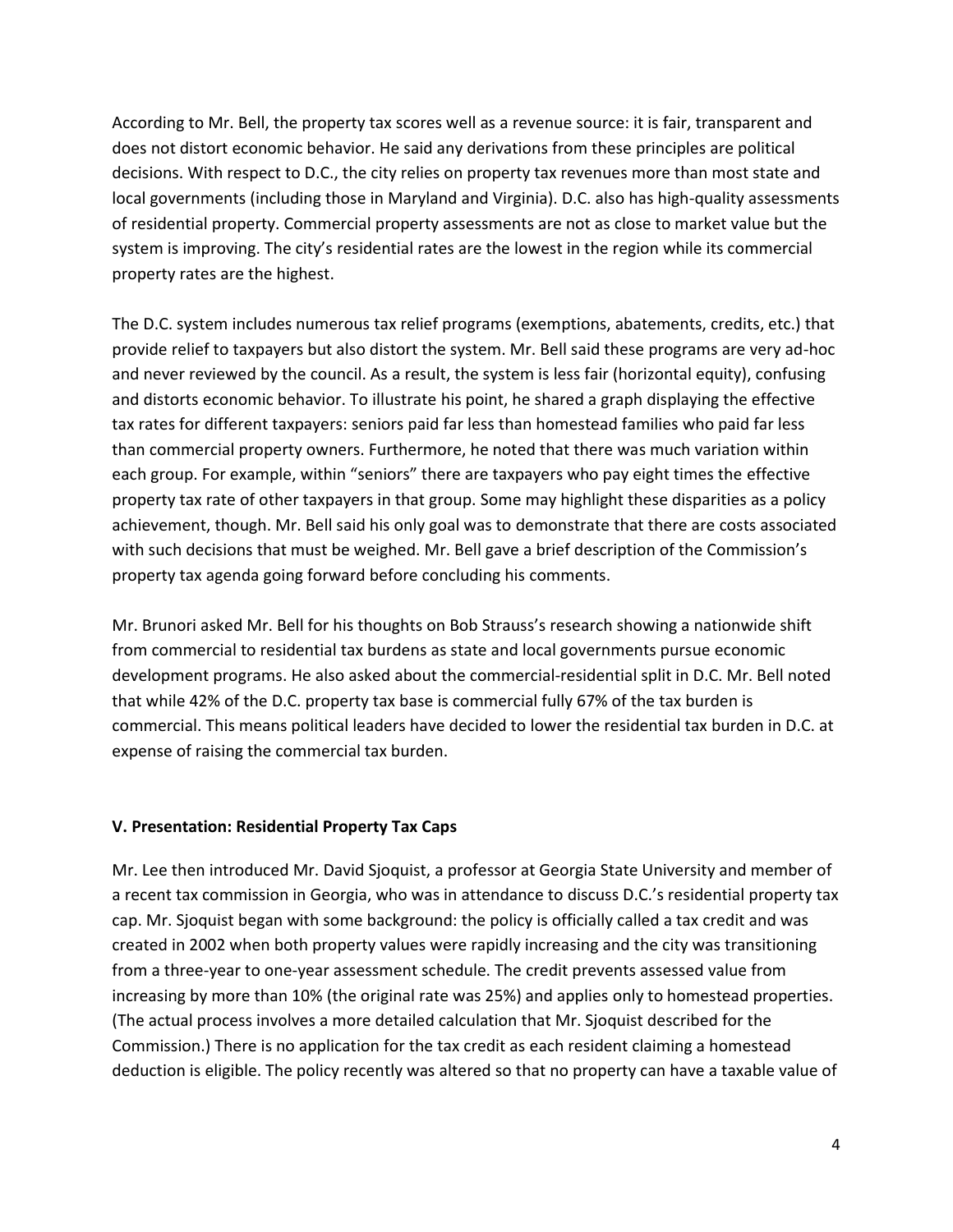less than 40% of its assessed value. He also noted that 19 other states have some form of property assessment limitation.

Mr. Sjoquist then turned to how the tax credit affects D.C.'s economy and revenue. He said the current revenue loss is sizeable but not huge relative to total property tax revenues. There is a strong relationship between the housing market and revenue loss, though. For example, the revenue loss was roughly three times as large in 2007 as it was in 2011. He also discussed how the credit injects inequity into the property tax. In 2011, most homeowners had a capped value below the assessed value of their home, but the range of capped-to-assessed values was very wide. As with revenue, the disparity is exacerbated during a better housing market. In 2007 more than fourin-five homeowners had a lower capped value than assessed value and the capped-to-assessed rage was substantially wider. Finally, he noted that studies have found that tax caps such as D.C.'s reduce the probability of a home being sold, but not by a substantial margin.

When raising policy options, Mr. Sjoquist said the Commission must first decide what goal it hopes to achieve by changing the residential property tax cap: reducing property appreciation, eliminating tax inequities, reducing revenue loss or providing tax relief to specific residents. He noted it was impossible to achieve all of these goals and that promoting one would require tradeoffs. For example, the Commission cannot decide to reduce the revenue loss and slow the appreciation of assessed property values.

He then laid out eight possible changes:

- 1. Make no change;
- 2. Eliminate the assessment limitation;
- 3. Phase out the assessment limitation (possibly grandfathering in current homeowners);
- 4. Make the capped value portable;
- 5. Change the 40% provision;
- 6. Change the cap rate;
- 7. Convert the limitation to one that applies to the aggregate tax base;
- 8. Change how improvements affect capped value.

Mr. Brunori took a moment before questioning to note that Mr. Sjoquist, in addition to Mr. Bell and Ms. Daphne Kenyon, are all renowned experts in their respective fields and the Commission is lucky to have all of them contributing to this project. He then asked what was causing inequities in the tax credit policy: application, administration or user error. Mr. Sjoquist stated that inequities are mechanical; that different payments re a result of how the law is set up. (Mr. Daniel Muhammad later added that a lot of the inequity is created by when households come into the program.)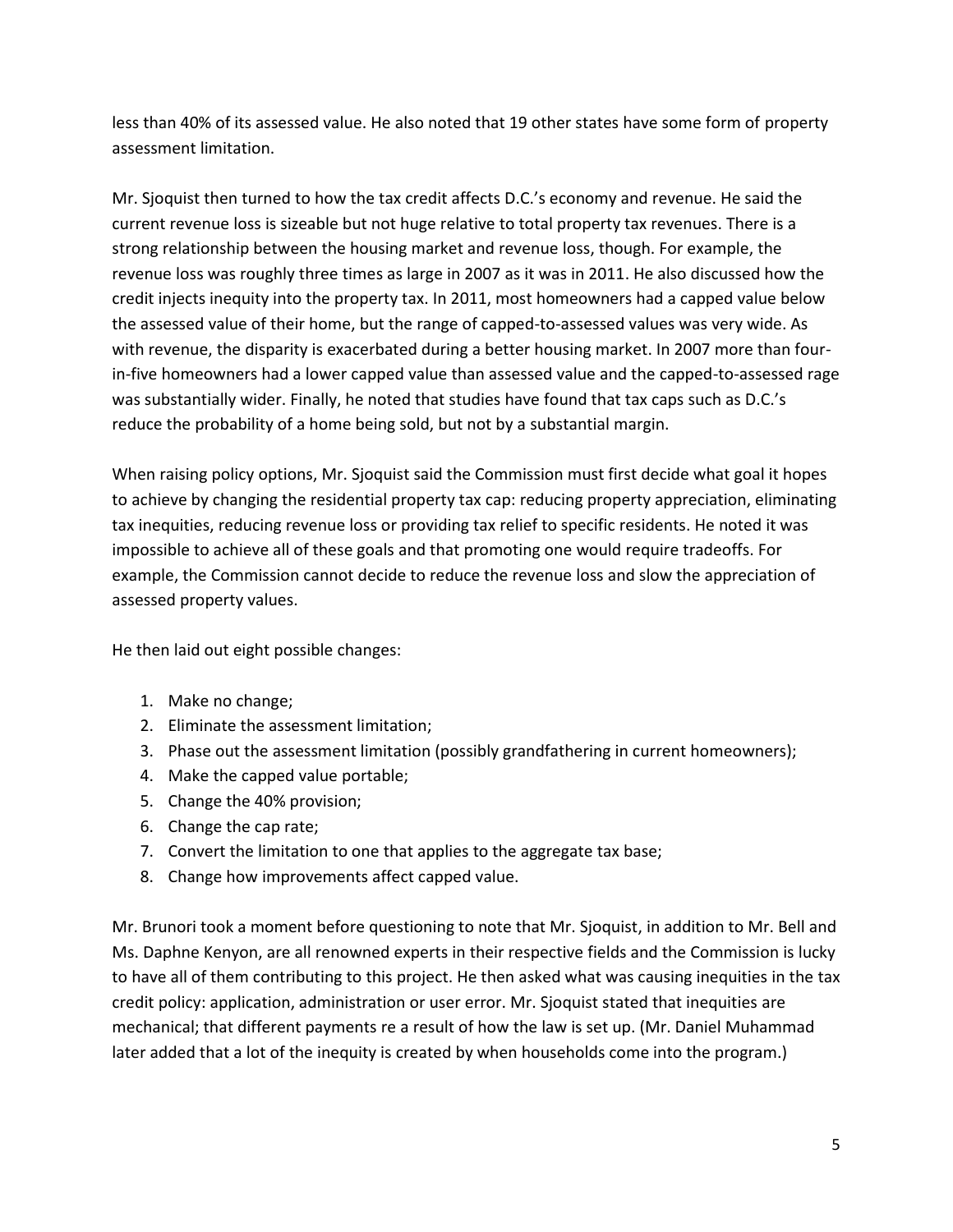Asked if he endorsed tax caps, Mr. Sjoquist said that he does not because of equity concerns. Instead, he endorsed circuit breakers, a policy that bases property tax relief on income rather than home value. Mr. Mark Ein then asked how the city should attack the central problem—raised by the public and members of the council—of residents having to pay property taxes on a non-liquid asset with cash. Mr. Sjoquist again endorsed a circuit breaker program. He said that D.C. has such a program, but members of the commission noted that its income threshold is low and has not been changed for several years. It was also noted that legislation to change the threshold is currently before the council. Mr. Sjoquist added that the income threshold could be as high as \$200,000, but remain a targeted tax credit as long as the percentage of property tax (or rent) to income is kept high. When ask for problems with circuit breakers, Mr. Sjoquist said that income taxes and property taxes are not paid at the same time and that low-income residents are disadvanted when waiting on the income-tax credit. Furthermore, many low-income residents do not file income taxes and will miss out on the program.

Ms. Gordon then asked if any state has been successful in modifying or repealing a property tax cap. Mr. Sjoquist said no and that once such a program is created it is only expanded or made portable. Mr. Lee asked about the recommendation to change the 40% provision and if such a change could affect administration. Mr. Sjoquist responded that in a stronger economy, with great property value growth, the 40% limit may have a severe effect on revenues. He added that because the cap is based on a routine formula that making such a change will not affect administration.

Mr. Ein then asked about the underlying justification for the property tax. Why should residents continue to pay more in taxes—year after year—as their home value increases? Mr. Sjoqist said that property taxes are a reflection of services: when property values increase so do public services. Mr. Brunori added that this does not have to be the case and political decisions can be made to make property taxes revenue neutral. Mr. Bell argued that governments have costs and property taxes are a better source of revenue than other options. Ms. Gordon added that there is also an inverse relationship: taxes pay for services that then increase home values. She also noted that the tax must be compared with other sources of revenue, such as sales taxes, and not an ideal. After this discussion Mr. Sjoquist was thanked by Mr. Williams for his service and time.

# **VI. Presentation: Classified Property Tax System**

Mr. Williams then welcomed Ms. Kenyon, of the Lincoln Institute of Land Policy, to the meeting for her presentation on property tax classification. Ms. Kenyon began her presentation by describing D.C.'s current four class system:

- Class 1: Residential property
- Class 2: Non-residential property including vacant land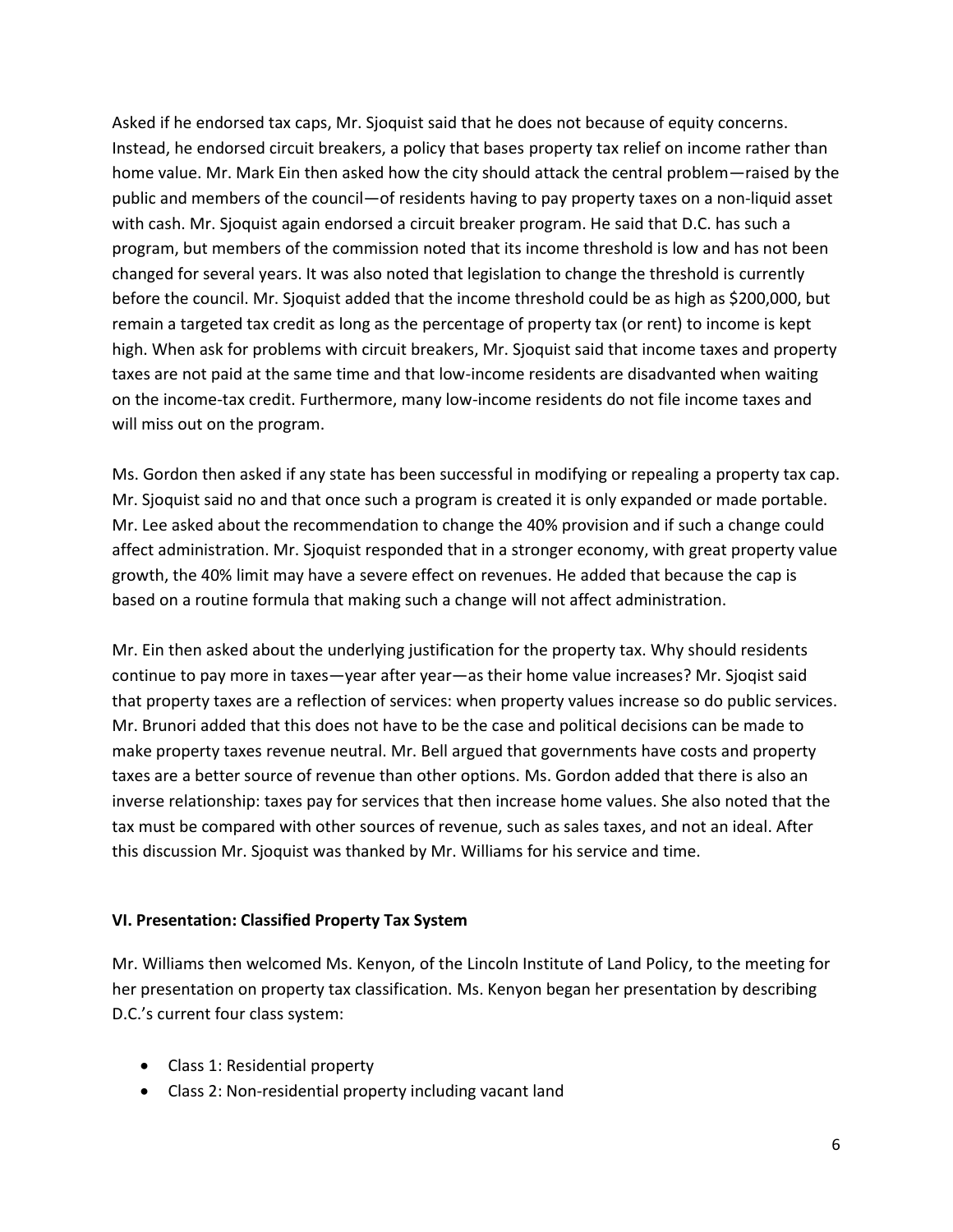- Class 3: Vacant buildings
- Class 4: Blighted buildings

She noted that D.C. is the only state that does not have assessors assigning all classes. Instead, DCRA is responsible for assigning Classes 3 and 4. She also described D.C.'s system as more complex than most states and noted the city has either changed rates or structure 19 times since 1976. Starting in 1976, D.C. began taxing commercial property at a higher rate than residential and it now joins nine other states in having explicitly higher tax rates for commercial property. Mr. Williams asked what caused such changes over time. Ms. Kenyon said that in a previous tax revision study an expert argued that commercial taxes are "exported." This thinking was embraced and commercial rates were increased. She also noted that tax relief for residents had risen in recent years and further divided the tax burden between the two classes. Ms. Kenyon then explained that D.C. has a lower residential property tax rate than surrounding jurisdictions in Maryland and Virginia but the city has the highest commercial property tax rate in the region. She noted different organizations calculate different commercial property tax rates but that each reaches the same conclusion.

Ms. Kenyon stressed that the key issues with classification were a tradeoff between economic incentive and simplicity in Classes 3 and 4 and exportation versus competitiveness in Class 2. She argued previous tax commissions have had a shelf life of 10 years and therefore the Commission should plan with that timeframe in in mind. She then presented a range of policy options:

- Status quo;
- Reduce Class 2 tax rate relative to Class 1 tax rate;
- Reduce Class 2 tax rate and increase Class 1 tax rate;
- Reduce Class 2 tax rate relative to Class 1 tax rate, financed by reducing property tax incentives;
- Eliminate Class 3 and 4;
- Eliminate Class 3 and lower the tax rate for Class 4 to the current rate for Class 3;
- Eliminate Class 4;
- Phase in the \$10/\$100 tax rate on Class 4

Mr. Lee began the questioning by asking if there is any economic rational (as opposed to political) for a classified property tax system. Specifically, he asked if attacking blight is a valid economic concern. Ms. Kenyon said that blighted properties do have spillover effects. She said the question is what that externality actually costs. A tax should be calibrated to meet that cost, but she doubted this is how or why D.C. choose its tax rates. Mr. Brunori then asked if Ms. Kenyon thought classification is good public policy. She responded that in general she is not a big fan of the system—because of the inequity it creates—but that she understands why the city wants to export taxes. She said the key is keeping business rates high but completive.